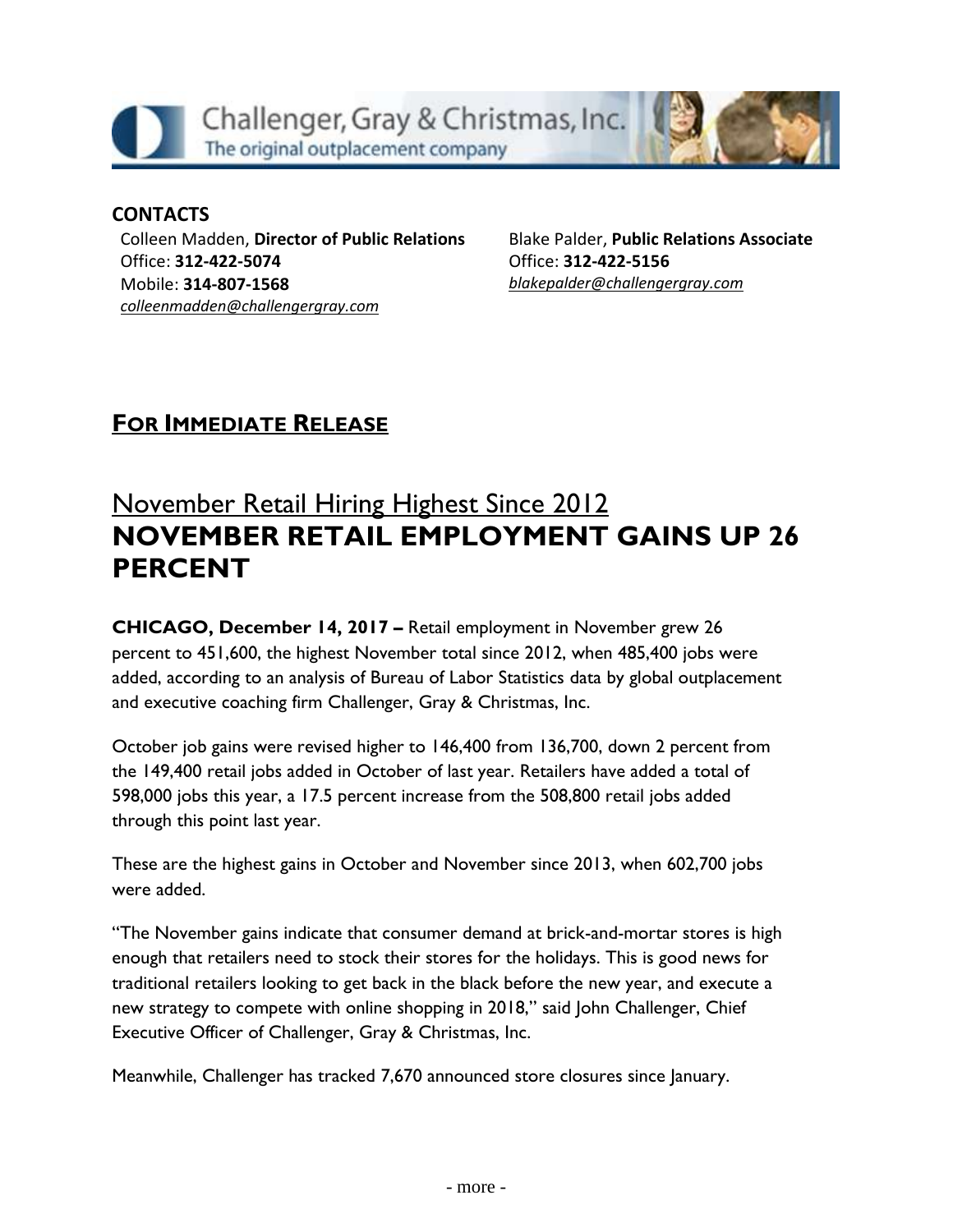#### **2017 Announced Store Closures January-November**

|                                              | <b>Stores Closed</b> | <b>Job Cuts</b> | Reason             |  |  |  |  |  |
|----------------------------------------------|----------------------|-----------------|--------------------|--|--|--|--|--|
| Macy's                                       | 68                   | 10,000          | Restructuring      |  |  |  |  |  |
| The Limited                                  | 250                  | 4,000           | Bankruptcy         |  |  |  |  |  |
| American Apparel                             | 110                  | 3,457           | Bankruptcy         |  |  |  |  |  |
| Wet Seal                                     | 171                  | 3,000           | Bankruptcy         |  |  |  |  |  |
| Lowe's                                       |                      | 2,400           | Cost-Cutting       |  |  |  |  |  |
| Sears/Kmart                                  | 421                  | 3,415           | Cost-Cutting       |  |  |  |  |  |
| Abercrombie & Fitch                          | 60                   | 150             | Cost-Cutting       |  |  |  |  |  |
| hhgregg                                      | 220                  | 5,000           | Bankruptcy         |  |  |  |  |  |
| <b>JCPenney</b>                              | 138                  | 5,500           | Restructuring      |  |  |  |  |  |
| <b>Family Christian Stores</b>               | 240                  | 1,300           | Closing            |  |  |  |  |  |
| L.L.Bean                                     |                      | 900             | Cost-Cutting       |  |  |  |  |  |
| Payless                                      | 800                  |                 | Bankruptcy         |  |  |  |  |  |
| RadioShack                                   | 1,000                |                 | Bankruptcy         |  |  |  |  |  |
| <b>Bebe</b>                                  | 190                  | 960             | Restructuring      |  |  |  |  |  |
| <b>BCBG Max Azria</b>                        | 120                  | 492             | Bankruptcy         |  |  |  |  |  |
| <b>Dollar Express</b>                        | 330                  | 2,800           | Acquisition/Merger |  |  |  |  |  |
| <b>Rue 21</b>                                | 400                  |                 | Bankruptcy         |  |  |  |  |  |
| <b>Central Grocers</b>                       | 31                   | 1,900           | Bankruptcy         |  |  |  |  |  |
| Winn-Dixie                                   | 20                   |                 | Restructuring      |  |  |  |  |  |
| <b>Marsh Supermarkets</b>                    | 18                   | 1,535           | Bankruptcy         |  |  |  |  |  |
| <b>Michael Kors Holdings</b>                 | 125                  |                 | Cost-Cutting       |  |  |  |  |  |
| Ascena Retail Group                          | 650                  |                 | Cost-Cutting       |  |  |  |  |  |
| GameStop                                     | 100                  |                 | Cost-Cutting       |  |  |  |  |  |
| The Children's Place                         | 300                  |                 | Cost-Cutting       |  |  |  |  |  |
| Gymboree                                     | 350                  |                 | Bankruptcy         |  |  |  |  |  |
| <b>True Religion</b>                         | 27                   |                 | Bankruptcy         |  |  |  |  |  |
| Alfred Angelo                                | 60                   |                 | Bankruptcy         |  |  |  |  |  |
| Teavana                                      | 379                  |                 | Closing            |  |  |  |  |  |
| Gap Inc.                                     | 200                  |                 | Restructuring      |  |  |  |  |  |
| Benny's                                      | 31                   | 715             | Closing            |  |  |  |  |  |
| Neiman Marcus Last Call                      | 10                   |                 | Restructuring      |  |  |  |  |  |
| Perfumania                                   | 64                   |                 | Bankruptcy         |  |  |  |  |  |
| Walgreens                                    | 600                  |                 | Acquisition/Merger |  |  |  |  |  |
| The Bon-Ton Stores                           | 40                   |                 | Cost-Cutting       |  |  |  |  |  |
| J.Crew                                       | 50                   |                 | Cost-Cutting       |  |  |  |  |  |
| <b>Charming Charlie LLC</b>                  | 97                   |                 | Bankruptcy         |  |  |  |  |  |
| Source: Challenger, Gray & Christmas, Inc. © |                      |                 |                    |  |  |  |  |  |

"December typically sees the smallest number of retail job gains. The ongoing store closures could signal smaller-than-average December hiring," said Challenger.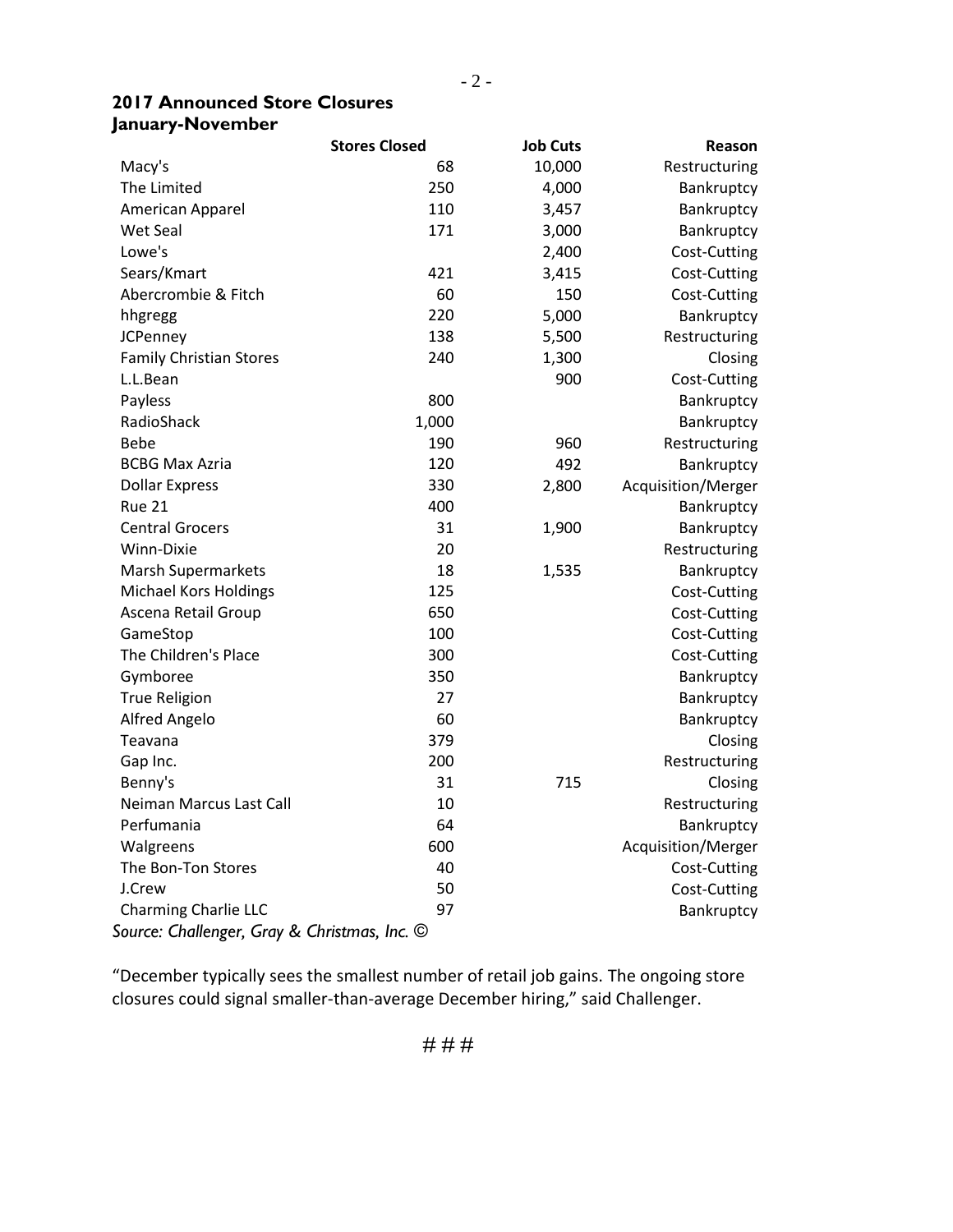### December 14, 2017

|                        | <b>Oct</b> | <b>Nov</b> | <b>Dec</b> |         | ℅        |
|------------------------|------------|------------|------------|---------|----------|
|                        |            |            |            | TOTAL   | Change   |
| 2005                   | 122,300    | 392,700    | 196,600    | 711,600 | 0.20%    |
| 2006                   | 150,600    | 427,300    | 169,000    | 746,900 | 5.00%    |
| 2007                   | 87,900     | 465,400    | 167,600    | 720,900 | $-3.50%$ |
| 2008                   | 38,600     | 213,600    | 72,700     | 324,900 | -54.90%  |
| 2009                   | 45,100     | 317,100    | 133,600    | 495,800 | 52.60%   |
| 2010                   | 149,800    | 339,200    | 158,600    | 647,600 | 30.60%   |
| 2011                   | 134,200    | 390,600    | 154,500    | 679,300 | 4.90%    |
| 2012                   | 138,700    | 485,400    | 99,600     | 723,700 | 6.50%    |
| 2013                   | 159,600    | 443,100    | 184,100    | 786,800 | 8.70%    |
| 2014                   | 182,800    | 412,200    | 154,100    | 749,100 | -4.80%   |
| 2015                   | 183,300    | 399,300    | 125,700    | 708,800 | $-5.38%$ |
| 2016                   | 149,400    | 359,400    | 132,200    | 641,000 | $-9.57%$ |
| 2017                   | 146,400    | 451,600    | ??         | ??      |          |
| <i><b>AVERAGE*</b></i> | 129,154    | 387,108    | 145,692    | 661,367 |          |

*\*Since 2005*

*Source: Challenger, Gray & Christmas, Inc. © with data from the Bureau of Labor Statistics*